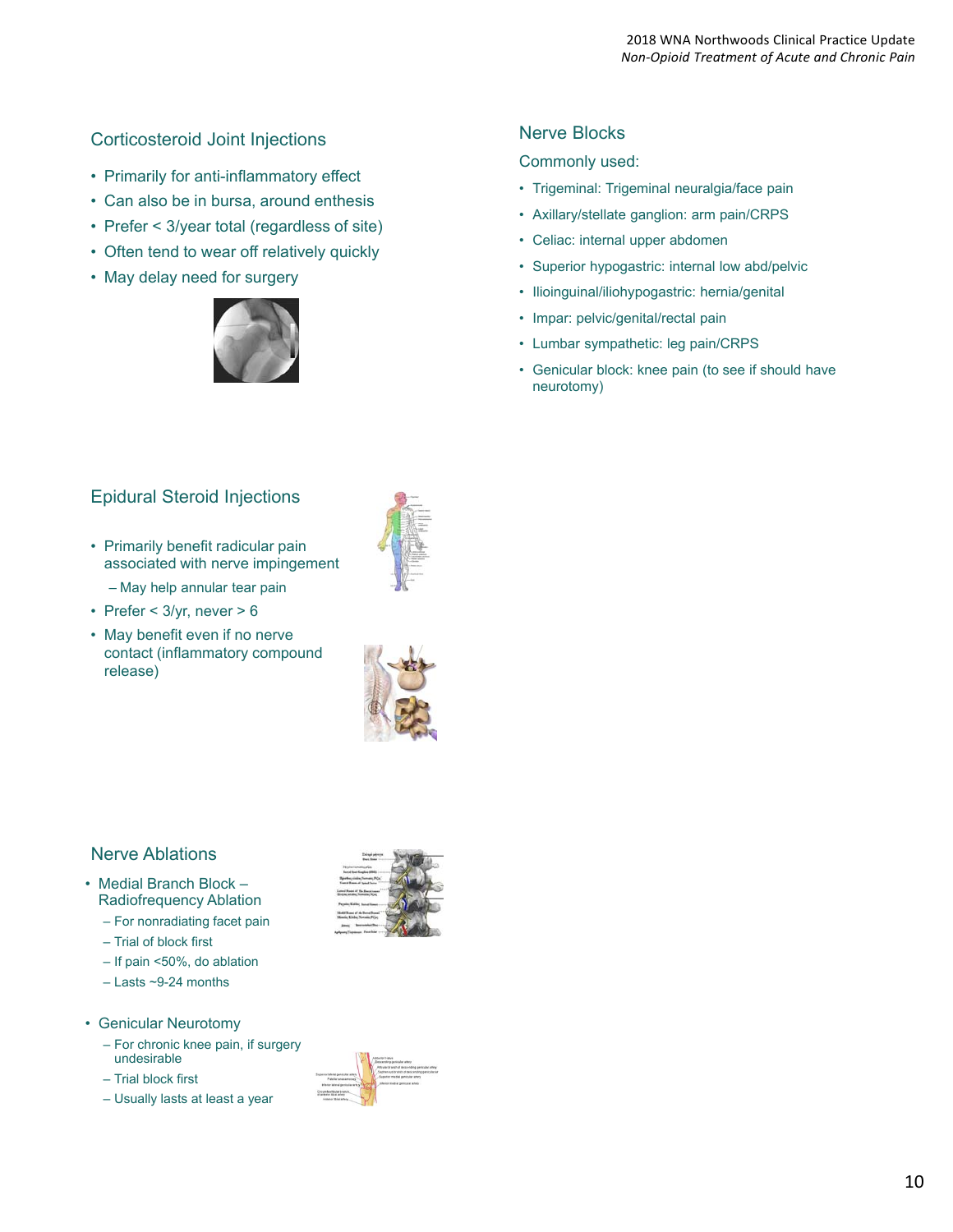## Nerve Stimulation

- One of the most promising new forms of Tx; usage increasing rapidly
- FDA approved as early Tx for back pain
- Often used for failed back syndrome
- Spinal and dorsal root ganglion stimulators block pain as it enters/is processed by the spine
- Peripheral stimulators block efferent nerve
- Many different modalities, based on frequency, wave form
- Requires psych eval
- Electrodes and battery pack implanted

# Endoscopic Microdiscectomy

- For when a small disc piece has extruded and is pushing on a nerve
- Low risk, outpatient procedure
- Increasingly popular
- A much less invasive alternative to laminectomy, fusion, etc.



## Coming Soon to a Procedure Room Near You!

- Nucleoplasty
	- Few well-done studies
	- 66-75% report > 50% improvement
	- As more studies done, expect use to increase

## Intrathecal Pumps

- Basically used as a last resort
- Surgically implanted, prone to blockage
- May be used for 1-level opioid infusion (micro-dosing) in intolerant patients
- Ziconitide (Prialt)
	- From sea snail venom
	- Presynaptic inhibitor of pain neuroTx
	- Very potent
	- Many ADRs, requires very slow titration
- Baclofen for severe spasm (CP, post-stroke, etc.)



#### Coming Soon to a Procedure Room Near You!

- Platelet Rich Plasma Injections
	- Indications:
		- OA
		- Muscle tears
		- Tendon/ligament sprains
	- Early studies:
		- Seem to improve function more than pain
		- Speed recovery from acute injuries
		- Better than viscosupplementation in OA